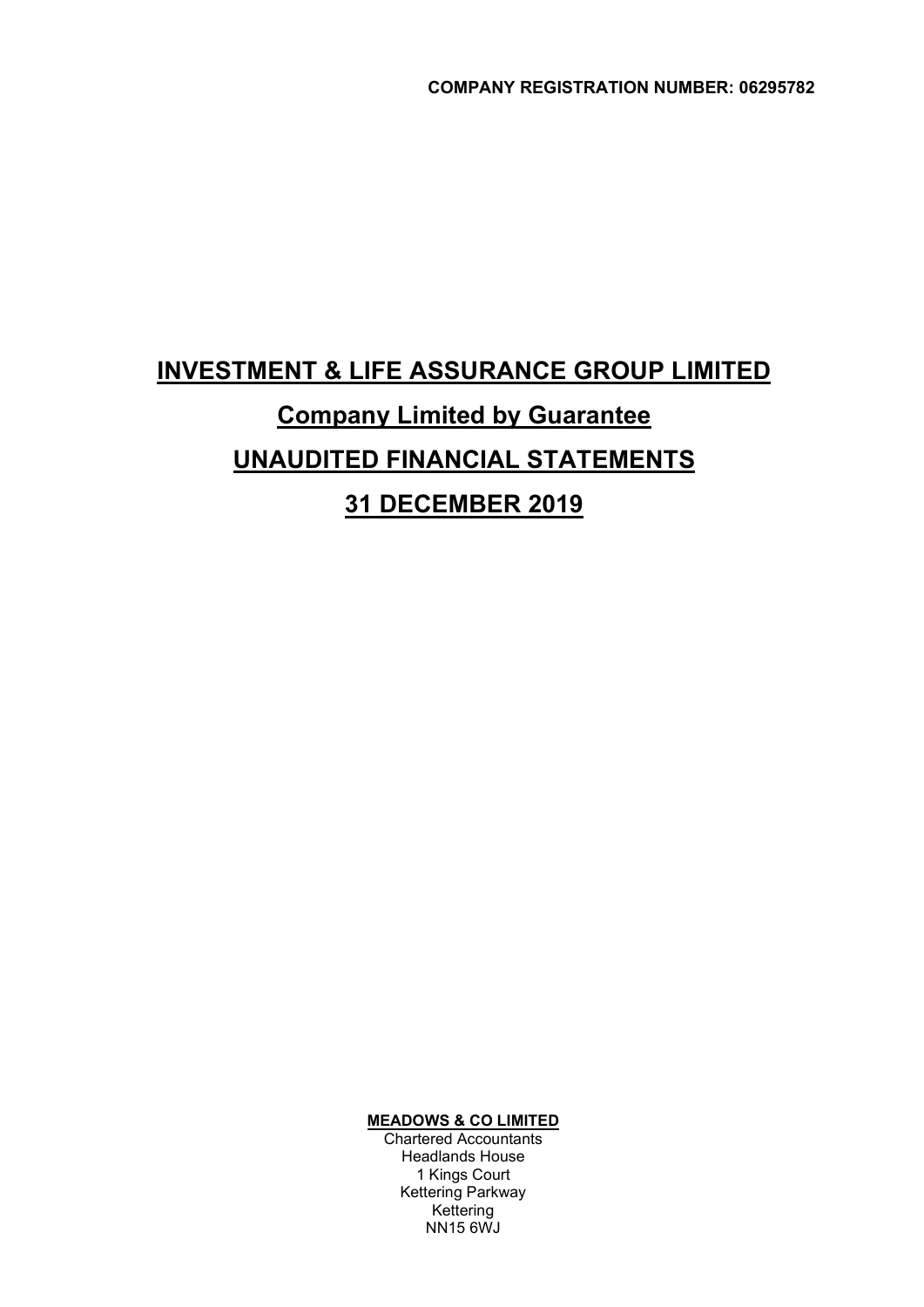### COMPANY LIMITED BY GUARANTEE

### FINANCIAL STATEMENTS

### YEAR ENDED 31 DECEMBER 2019

| <b>CONTENTS</b>                                                                                                               | <b>PAGES</b> |
|-------------------------------------------------------------------------------------------------------------------------------|--------------|
| Officers and professional advisers                                                                                            |              |
| Directors' report                                                                                                             | $2$ to 5     |
| Statement of income and retained earnings                                                                                     | 6            |
| Statement of financial position                                                                                               | 7            |
| Notes to the financial statements                                                                                             | 8 to 11      |
| The following pages do not form part of the financial statements                                                              |              |
| Chartered accountant's report to the board of directors on the preparation of<br>the unaudited statutory financial statements | 13           |
| Detailed income statement                                                                                                     | 14           |
| Notes to the detailed income statement                                                                                        | 15           |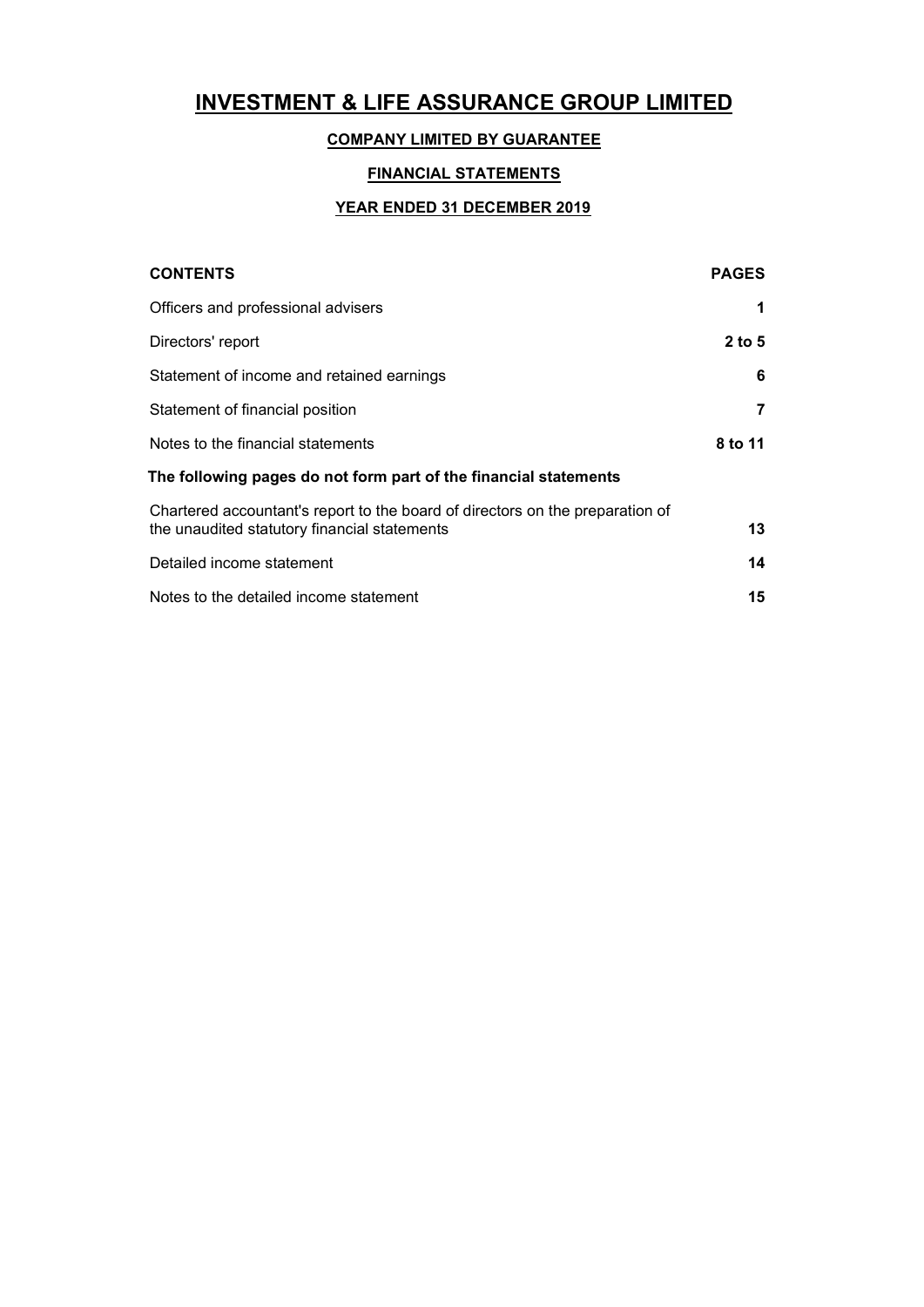### COMPANY LIMITED BY GUARANTEE

#### OFFICERS AND PROFESSIONAL ADVISERS

| THE BOARD OF DIRECTORS   | Mr S Casey<br>Mr R Champion<br>Mrs E J McWilliam<br>Mrs V S Oak<br>Mrs S Rice<br>Mrs C Worsley<br>Mrs P Bennett<br>Mr G Mead<br>Mr C J Thorndycraft<br>Mr A J Young<br>Mr M R Watson<br>Mrs S Pandita-Gunawardena<br>Mr N Reilly<br>Mr S J Tragheim |
|--------------------------|-----------------------------------------------------------------------------------------------------------------------------------------------------------------------------------------------------------------------------------------------------|
| <b>REGISTERED OFFICE</b> | 1 Kings Court<br>Kettering Parkway<br>Kettering<br>United Kingdom<br><b>NN15 6WJ</b>                                                                                                                                                                |
| <b>ACCOUNTANTS</b>       | Meadows & Co Limited                                                                                                                                                                                                                                |

OUNTANTS

 Chartered Accountants Headlands House 1 Kings Court Kettering Parkway **Kettering** (1999) **Kettering** NN15 6WJ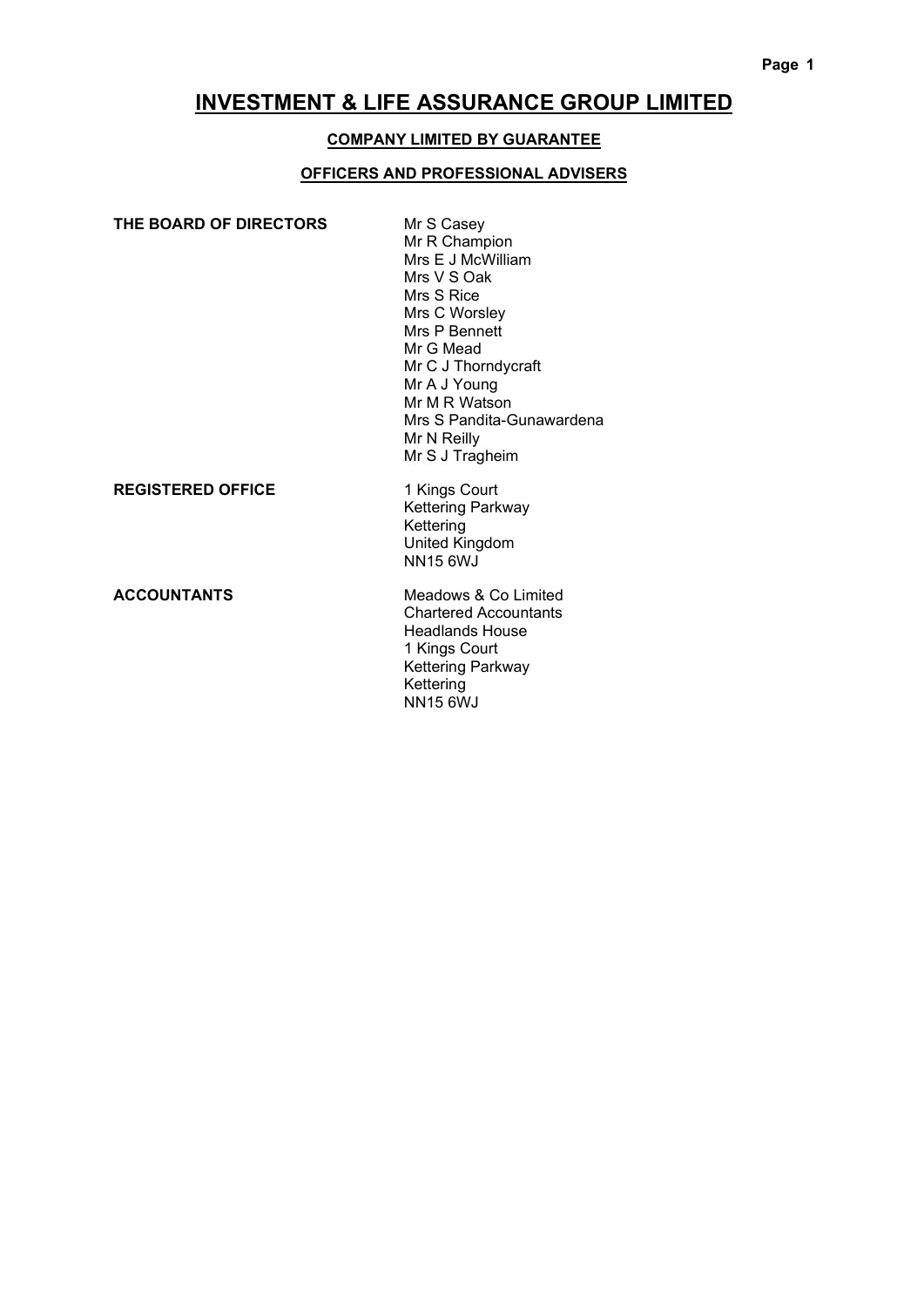#### COMPANY LIMITED BY GUARANTEE

#### DIRECTORS' REPORT (continued)

#### YEAR ENDED 31 DECEMBER 2019

The directors present their report and the unaudited financial statements of the Company for the year ended 31 December 2019.

#### DIRECTORS

The directors who served the Company during the year were as follows:

Mr S Casey Mr R Champion Mrs E J McWilliam Mrs V S Oak Mrs S Rice Mrs C Worsley Mrs P Bennett Mr G Mead Mr C J Thorndycraft Mr A J Young Mr M R Watson Mrs S Pandita-Gunawardena (Appointed 4 July 2019) Mr N Reilly **(Appointed 4 July 2019)** Mr S J Tragheim (Appointed 4 July 2019) Mr D Greenall (Resigned 4 July 2019) Mr R Wheatcroft (Resigned 4 July 2019) Mrs R St Louis (Resigned 31 October 2019)

#### CHAIR'S STATEMENT

I am pleased to attach the financial report and accounts for ILAG Ltd - it has again been a busy and successful year.

#### Our objectives and key themes

Our overall aims are to support ILAG members and the wider Financial Services Industry, to continue developing and implementing positive change for the benefit of consumers and business.

ILAG supports its membership through practitioner-led activities, facilitating the development and enhancement of good and positive culture, through the sharing of best practice and through being a positive influencing force within the Industry.

These are particularly important in the areas of:

- delivering better customer outcomes
- improving customer engagement and self-reliance
- navigating the regulatory landscape
- preparing for the future in a changing environment

#### Our membership

As at 31 December 2019, we had over 50 member firms from across the Financial Services sector, including providers, distributors and advisors to the Industry.

We remain committed to our mission to spread technical knowledge and to share good practice, designed to improve customer outcomes.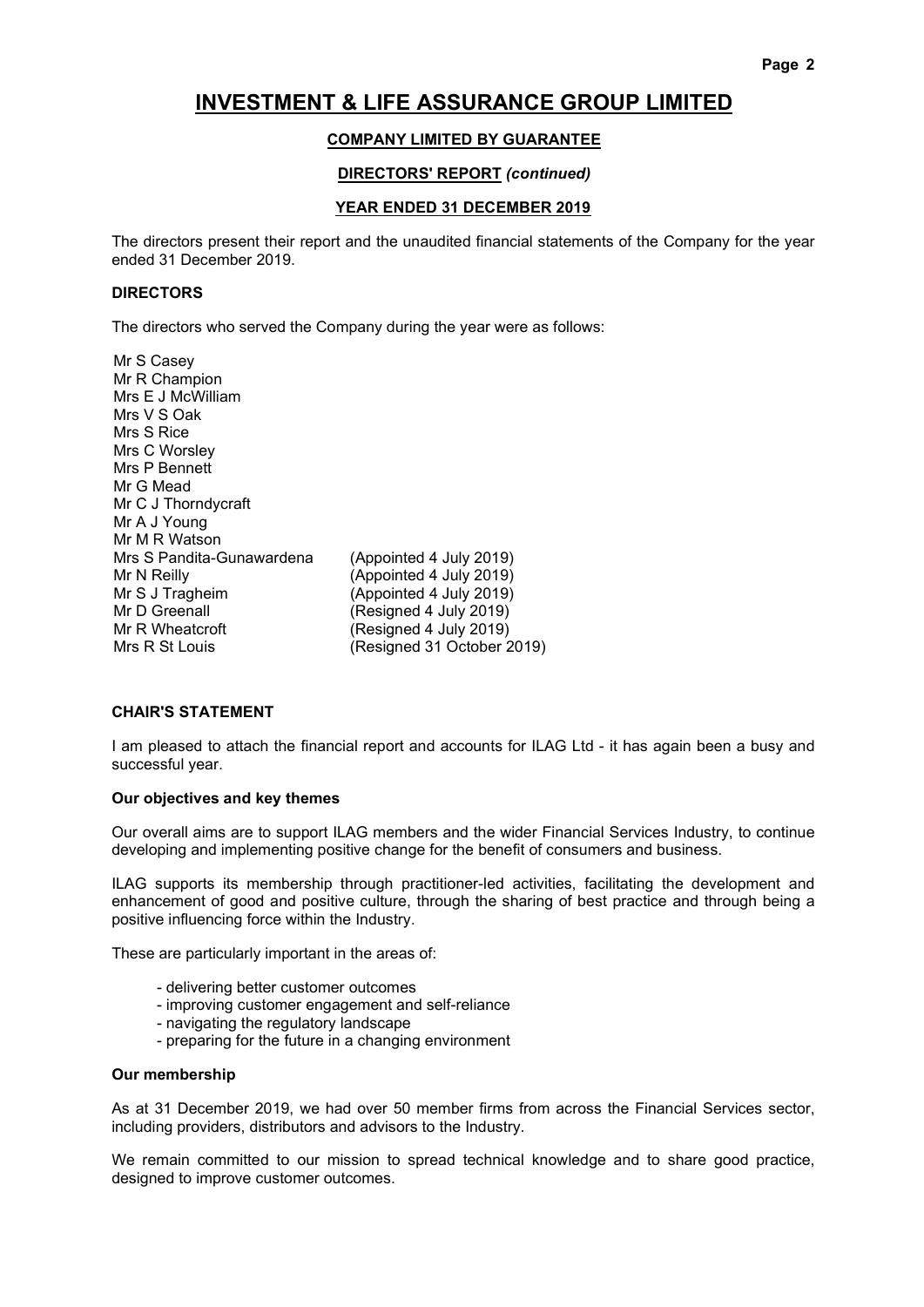### COMPANY LIMITED BY GUARANTEE

#### DIRECTORS' REPORT (continued)

#### YEAR ENDED 31 DECEMBER 2019

From a membership perspective we have gone from strength to strength, providing a platform for the practitioner's voice to a stronger Industry.

In 2019 we welcomed the following new members:

- British Friendly
- Holloway Friendly
- Old Mutual Wealth (now part of ReAssure)
- ReAssure
- Scottish Friendly
- Transport Friendly

#### Our Practitioner Groups

We have 16 groups working across a wide variety of industry related topics and issues including: digital technology and innovation, financial crime, pensions technical, protection, financial reporting, regulation and risk management.

During 2019, we introduced the Cyber Security Advisory Group, established to facilitate cyber-related mitigation practices.

The Senior Managers & Certification Regime Focus Group provided support to members throughout the year in the lead up to the implementation of SM&CR.

Towards the end of 2019 we formed the Handbook Review Focus Group, which is collating feedback from across the membership in preparation for FCA's consultation.

#### Our industry events

A key priority is to reach all members, not just those involved in practitioner groups. We achieve this through regular seminars, briefing sessions and Industry roundtables.

Our success depends on the support of our members, the individual participants on our practitioner groups and the hard work of our Management Team. This is demonstrated by the number of memberfacing sessions, which included over 75 practitioner meetings and discussions and 25 industry events. These covered a variety of topics including risk, regulatory and financial reporting, organisational culture, mental health in the workplace, operational resilience, vulnerable customers and a series of roundtables aimed at NEDs.

#### ILAG events and meetings

| 74 Practitioner Group Meetings | 3 Roundtable discussions |
|--------------------------------|--------------------------|
| 13 Industry Seminars           | 5 Industry Forums        |
| 4 Briefings                    |                          |

I am grateful to all our presenters, and to those members who have made their facilities available as event hosts. In total, more than 1,200 delegate places were booked during the year, and attendees were overwhelmingly positive in the feedback provided post event.

Most of our events earn CPD, with delegates gaining insights from over 80 speakers from member and external companies, including regulatory bodies and other Industry associations. In total more than 2,000 CPD hours were awarded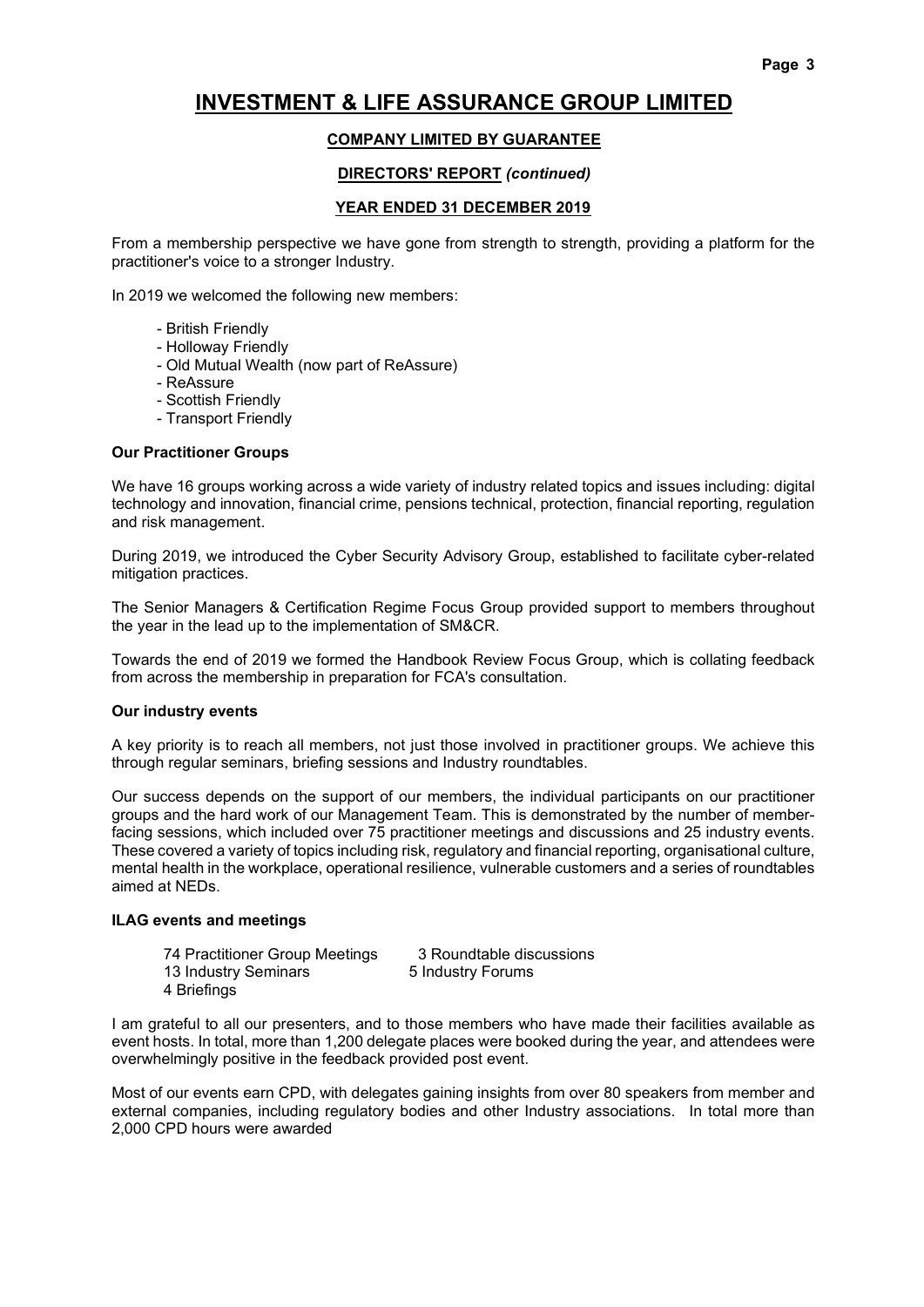#### COMPANY LIMITED BY GUARANTEE

#### DIRECTORS' REPORT (continued)

#### YEAR ENDED 31 DECEMBER 2019

#### Consultation responses

During the year we responded to consultation and discussion papers from the regulators and Government including:

| 9 from the FCA              | 2 from Financial Reporting Council                       |
|-----------------------------|----------------------------------------------------------|
| 5 from EIOPA                | 2 from HM Treasury                                       |
| 5 from HMRC                 | 1 from Cabinet Office                                    |
| 4 from Dept Work & Pensions | 1 from International Financial Reporting Standards Board |
| 3 from PRA                  | 1 from Dept Health & Social Care                         |
| 2 from FOS                  |                                                          |

We expect 2020 to continue to be a busy and challenging year for Financial Services, not just in response to the demands of coping with COVID-19 but with all the other challenges facing the Industry. The health, wellbeing and safety of ILAG, its members and their customers remains our priority.

#### The ILAG Board

In 2019 we welcomed three new Board members:

- Shalini Pandita, AIG
- Nick Reilly, Royal London
- Stuart Tragheim, Holloway Friendly Society

I am confident that with our strong Board of Directors, experienced and hardworking Management Team and, most importantly of all, our practitioner groups, we will continue to deliver vital and valuable services to our members.

Our financial results, shown on page 3, confirm our anticipated deficit of £10,742 for the year and a satisfactory level of reserves representing approximately 80% of our annual operating expenses. Over the next three years, we will be investing a portion of our surplus funds to ensure we can respond to increasing regulatory and digital requirements.

Finally, I would like to take this opportunity to thank all my colleagues on the Board, practitioner groups and the excellent Management Team for their support during the last year.

#### Board Members' Attendance 2019

The Board met eight times in 2019 (this included one Nominations Group and six Operations Group Meetings)

| <b>Existing Members</b>   | 8 Meetings |
|---------------------------|------------|
| <b>Pat Bennett</b>        | 7/8        |
| <b>Steve Casey</b>        | 7/8        |
| <b>Bob Champion</b>       | 6/8        |
| Gordon Mead               | 6/8        |
| Emma McWilliam            | 7/8        |
| Veronica Oak              | 5/8        |
| Rose St Louis             | 6/8        |
| <b>Chris Thorndycraft</b> | 7/8        |
| Martin Watson             | 2/8        |
| Ceri Worsley              | 4/8        |
| Andy Young                | 8/8        |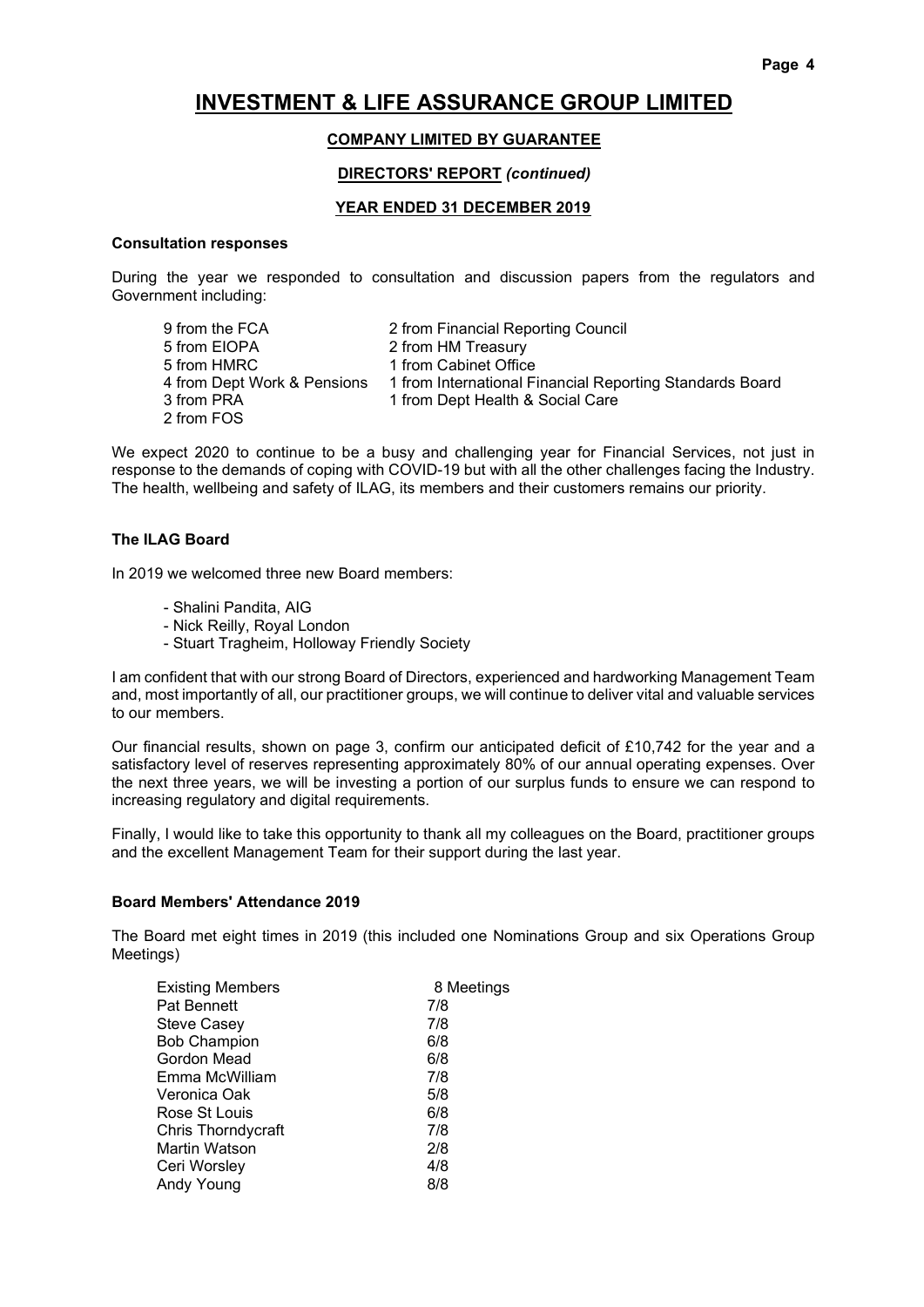#### COMPANY LIMITED BY GUARANTEE

#### DIRECTORS' REPORT (continued)

#### YEAR ENDED 31 DECEMBER 2019

| Joined the Board July 2019                                            | 4 Meetings               |
|-----------------------------------------------------------------------|--------------------------|
| Shalini Pandita                                                       | 2/4                      |
| <b>Nick Reilly</b>                                                    | 3/4                      |
| <b>Stuart Tragheim</b>                                                | 2/4                      |
| Resigned from the Board July 2019<br>David Greenall<br>Ron Wheatcroft | 4 Meetings<br>2/4<br>3/4 |

#### SMALL COMPANY PROVISIONS

This report has been prepared in accordance with the provisions applicable to companies entitled to the small companies exemption.

This report was approved by the board of directors on .............................. and signed on behalf of the board by:

Mrs E McWilliam Chair

Registered office: 1 Kings Court Kettering Parkway Kettering United Kingdom NN15 6WJ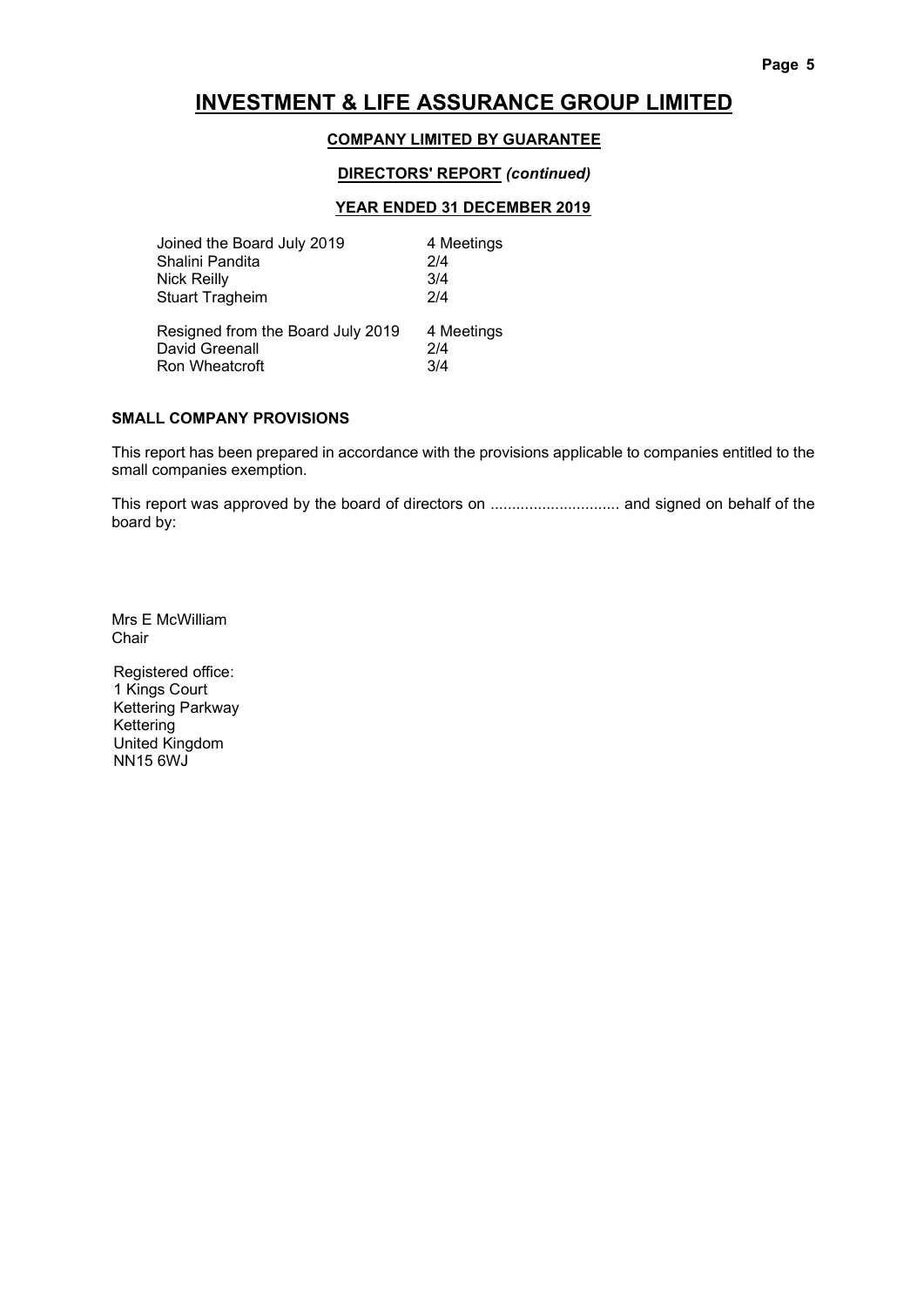### COMPANY LIMITED BY GUARANTEE

### STATEMENT OF INCOME AND RETAINED EARNINGS

#### YEAR ENDED 31 DECEMBER 2019

| <b>TURNOVER</b>                                                               | <b>Note</b> | 2019<br>£<br>503,949 | 2018<br>£<br>499,897 |
|-------------------------------------------------------------------------------|-------------|----------------------|----------------------|
| Cost of sales                                                                 |             | 39,455               | 42,714               |
| <b>GROSS PROFIT</b>                                                           |             | 464,494              | 457,183              |
| Administrative expenses                                                       |             | 479,049              | 426,238              |
| <b>OPERATING (LOSS)/PROFIT</b>                                                |             | (14, 555)            | 30,945               |
| Other interest receivable and similar income                                  |             | 4,707                | 3,520                |
| (LOSS)/PROFIT BEFORE TAXATION                                                 | 6           | (9,848)              | 34,465               |
| Tax on (loss)/profit                                                          |             | 894                  | 669                  |
| (LOSS)/PROFIT FOR THE FINANCIAL YEAR AND TOTAL<br><b>COMPREHENSIVE INCOME</b> |             | (10, 742)            | 33,796               |
| <b>RETAINED EARNINGS AT THE START OF THE YEAR</b>                             |             | 386,296              | 352,500              |
| <b>RETAINED EARNINGS AT THE END OF THE YEAR</b>                               |             | 375,554              | 386,296              |

All the activities of the Company are from continuing operations.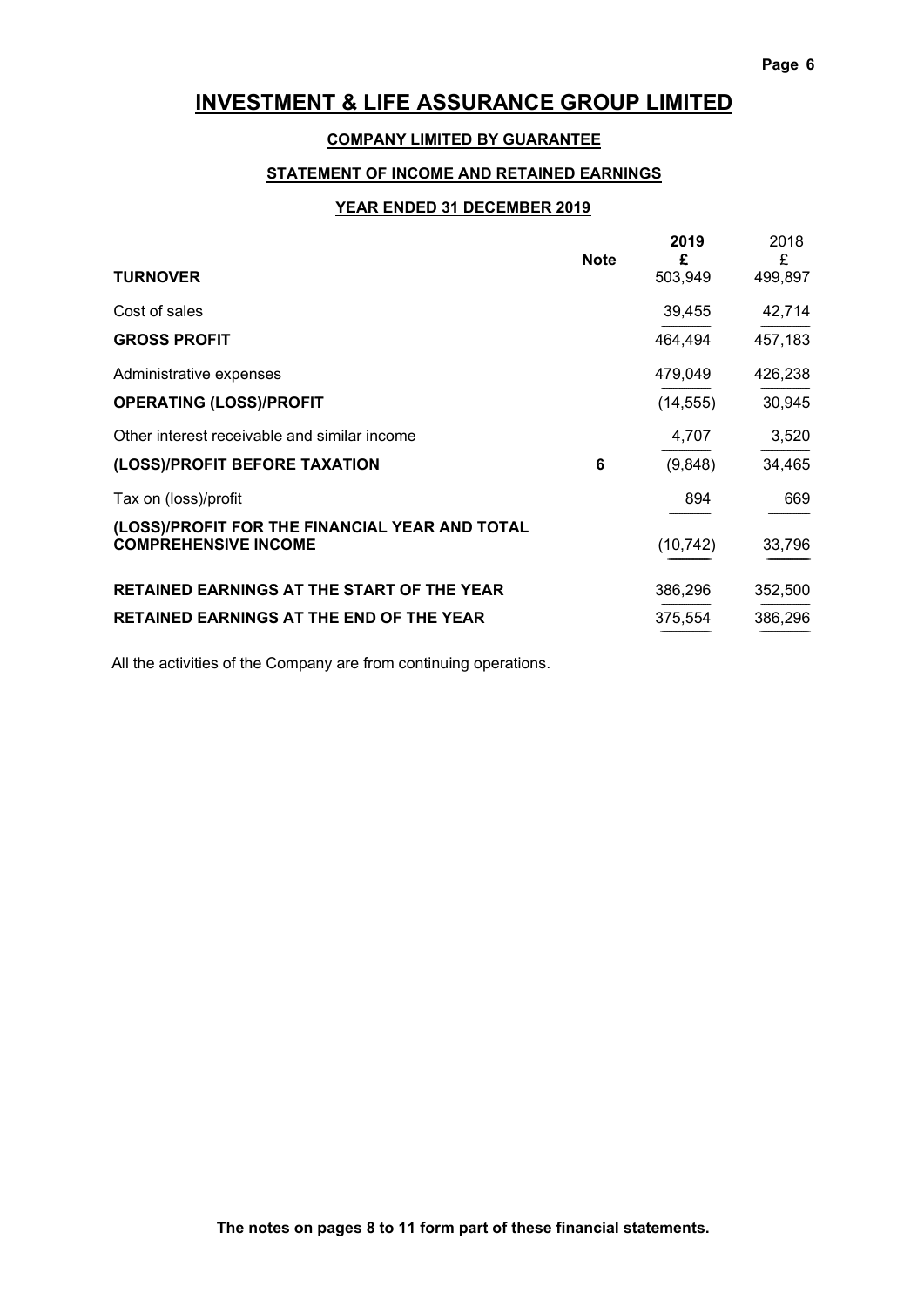#### COMPANY LIMITED BY GUARANTEE

#### STATEMENT OF FINANCIAL POSITION (continued)

#### 31 DECEMBER 2019 2019 2018 Note  $f = f$   $f = f$ FIXED ASSETS Tangible assets 7 1,003 CURRENT ASSETS Debtors 8 183,316 252,576 Cash at bank and in hand 678,030 650,089 --------------------------------- ---------------------------------  $861,346$  902,665 CREDITORS: amounts falling due within one year **9** 486,795 516,369 --------------------------------- --------------------------------- NET CURRENT ASSETS 374,551 386,296 --------------------------------- --------------------------------- TOTAL ASSETS LESS CURRENT LIABILITIES 375,554 386,296 ================================= ================================= CAPITAL AND RESERVES Profit and loss account 375,554 386,296 --------------------------------- --------------------------------- **MEMBERS FUNDS** 375.554 386.296

These financial statements have been prepared in accordance with the provisions applicable to companies subject to the small companies' regime and in accordance with Section 1A of FRS 102 'The Financial Reporting Standard applicable in the UK and Republic of Ireland'.

================================= =================================

For the year ending 31 December 2019 the Company was entitled to exemption from audit under section 477 of the Companies Act 2006 relating to small companies.

Directors' responsibilities:

- The members have not required the company to obtain an audit of its financial statements for the year in question in accordance with section 476;
- The directors acknowledge their responsibilities for complying with the requirements of the Act with respect to accounting records and the preparation of financial statements.

These financial statements were approved by the board of directors and authorised for issue on .........................., and are signed on behalf of the board by:

Mr A J Young **Director** 

Company registration number: 06295782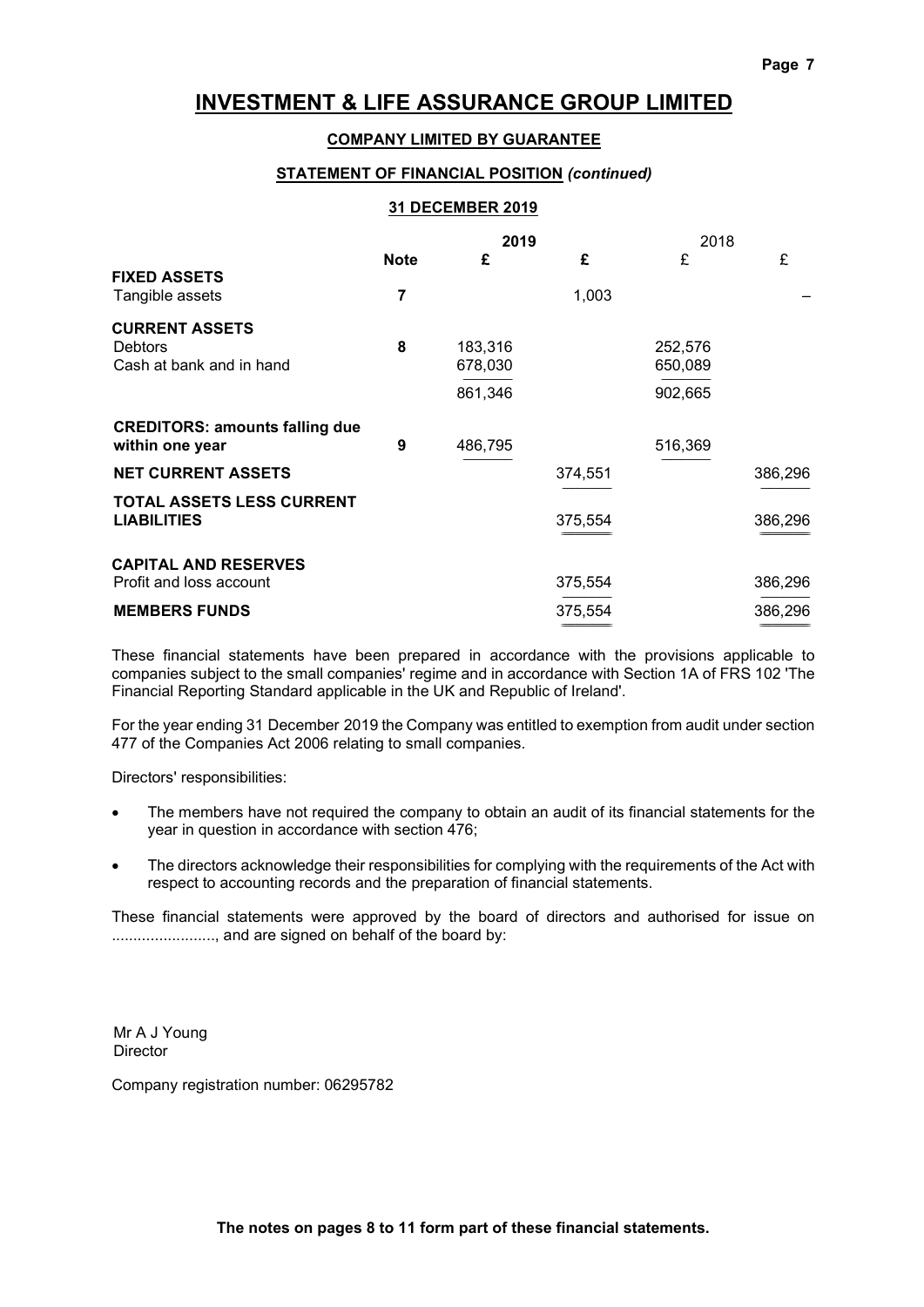### COMPANY LIMITED BY GUARANTEE

#### NOTES TO THE FINANCIAL STATEMENTS

#### YEAR ENDED 31 DECEMBER 2019

#### 1. GENERAL INFORMATION

 The Company is a private Company limited by guarantee, registered in England and Wales. The address of the registered office is 1 Kings Court, Kettering Parkway, Kettering, NN15 6WJ, United Kingdom.

#### 2. STATEMENT OF COMPLIANCE

 These financial statements have been prepared in compliance with Section 1A of FRS 102, 'The Financial Reporting Standard applicable in the UK and the Republic of Ireland'.

#### 3. ACCOUNTING POLICIES

#### Basis of preparation

The financial statements have been prepared on the historical cost basis.

#### Compliance with accounting standards

 The accounts have been prepared in accordance with the provisions of FRS 102 Section 1A small entities. There were no material departures from that standard.

#### Judgements and key sources of estimation uncertainty

 The preparation of the financial statements requires management to make judgements, estimates and assumptions that affect the amounts reported. These estimates and judgements are continually reviewed and are based on experience and other factors, including expectations of future events that are believed to be reasonable under the circumstances.

#### Revenue recognition

 Turnover primarily relates to members' subscriptions and is recognised to the extent that it is probable that the associated economic benefits will flow to the entity.

 Members' subscriptions received in respect of future periods is recorded as income in advance within creditors and will be released as it is due.

 An Annual Dinner is also held. Income is recognised when the event is held and the costs incurred in respect of the Dinner can be measured reliably.

#### Income tax

 The taxation expense represents the aggregate amount of current and deferred tax recognised in the reporting period. Tax is recognised in profit or loss, except to the extent that it relates to items recognised in other comprehensive income or directly in equity. In this case, tax is recognised in other comprehensive income or directly in equity, respectively.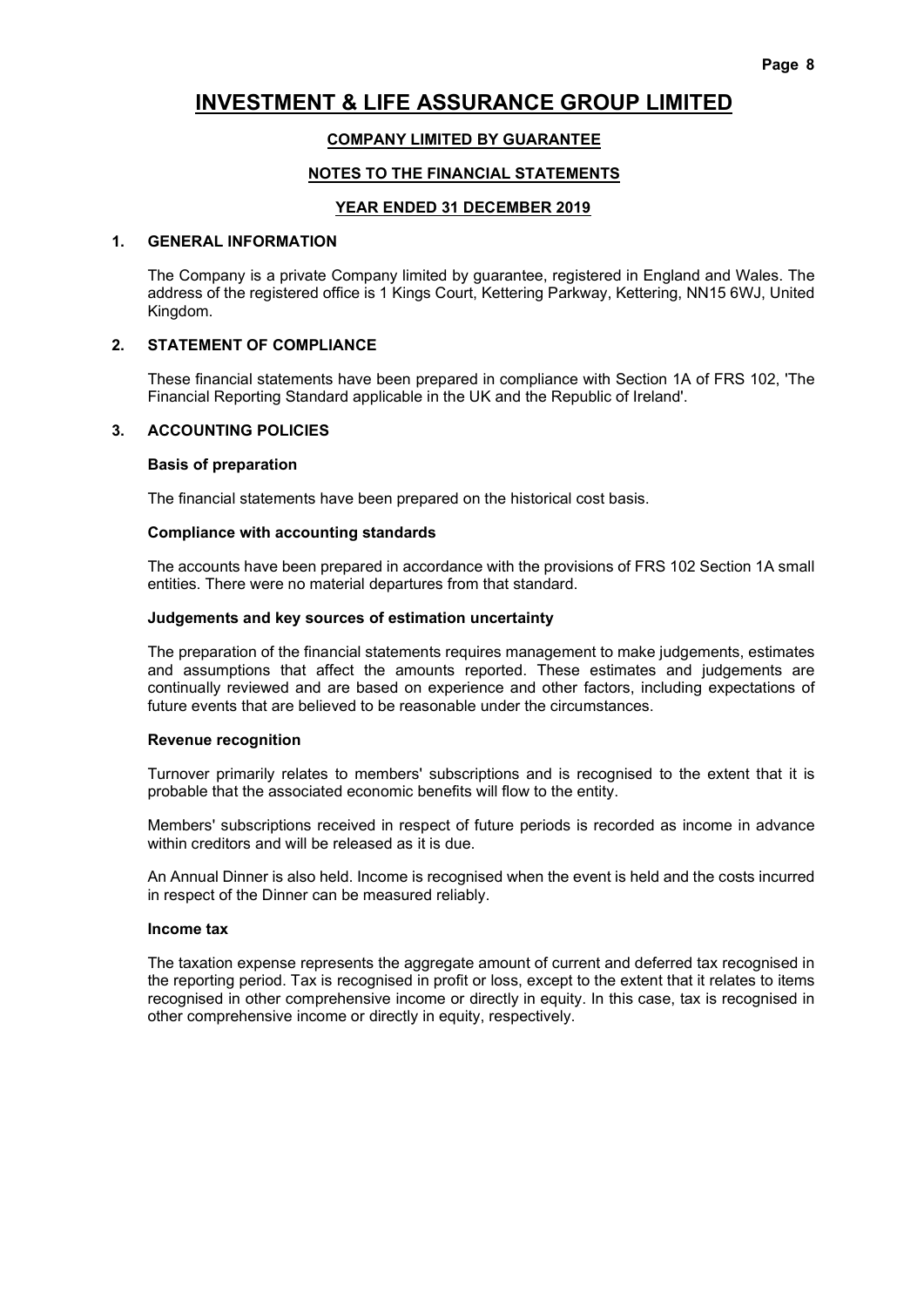#### COMPANY LIMITED BY GUARANTEE

#### NOTES TO THE FINANCIAL STATEMENTS (continued)

#### YEAR ENDED 31 DECEMBER 2019

#### 3. ACCOUNTING POLICIES (continued)

#### Tangible assets

 Tangible assets are initially recorded at cost, and subsequently stated at cost less any accumulated depreciation and impairment losses. Any tangible assets carried at revalued amounts are recorded at the fair value at the date of revaluation less any subsequent accumulated depreciation and subsequent accumulated impairment losses.

#### Depreciation

 Depreciation is calculated so as to write off the cost or valuation of an asset, less its residual value, over the useful economic life of that asset as follows:

| <b>Fixtures and fittings</b> | 33% reducing balance |
|------------------------------|----------------------|
| Computers                    | 33% straight line    |
| Website                      | 33% straight line    |

#### Impairment of fixed assets

 A review for indicators of impairment is carried out at each reporting date, with the recoverable amount being estimated where such indicators exist. Where the carrying value exceeds the recoverable amount, the asset is impaired accordingly. Prior impairments are also reviewed for possible reversal at each reporting date.

 For the purposes of impairment testing, when it is not possible to estimate the recoverable amount of an individual asset, an estimate is made of the recoverable amount of the cash-generating unit to which the asset belongs. The cash-generating unit is the smallest identifiable group of assets that includes the asset and generates cash inflows that largely independent of the cash inflows from other assets or groups of assets.

 For impairment testing of goodwill, the goodwill acquired in a business combination is, from the acquisition date, allocated to each of the cash-generating units that are expected to benefit from the synergies of the combination, irrespective of whether other assets or liabilities of the Company are assigned to those units.

#### Financial instruments

 As the company is limited by guarantee, and not by shares, all financial instruments are classed as financial liabilities.

#### Defined contribution plans

 Contributions to defined contribution plans are recognised as an expense in the period in which the related service is provided. Prepaid contributions are recognised as an asset to the extent that the prepayment will lead to a reduction in future payments or a cash refund.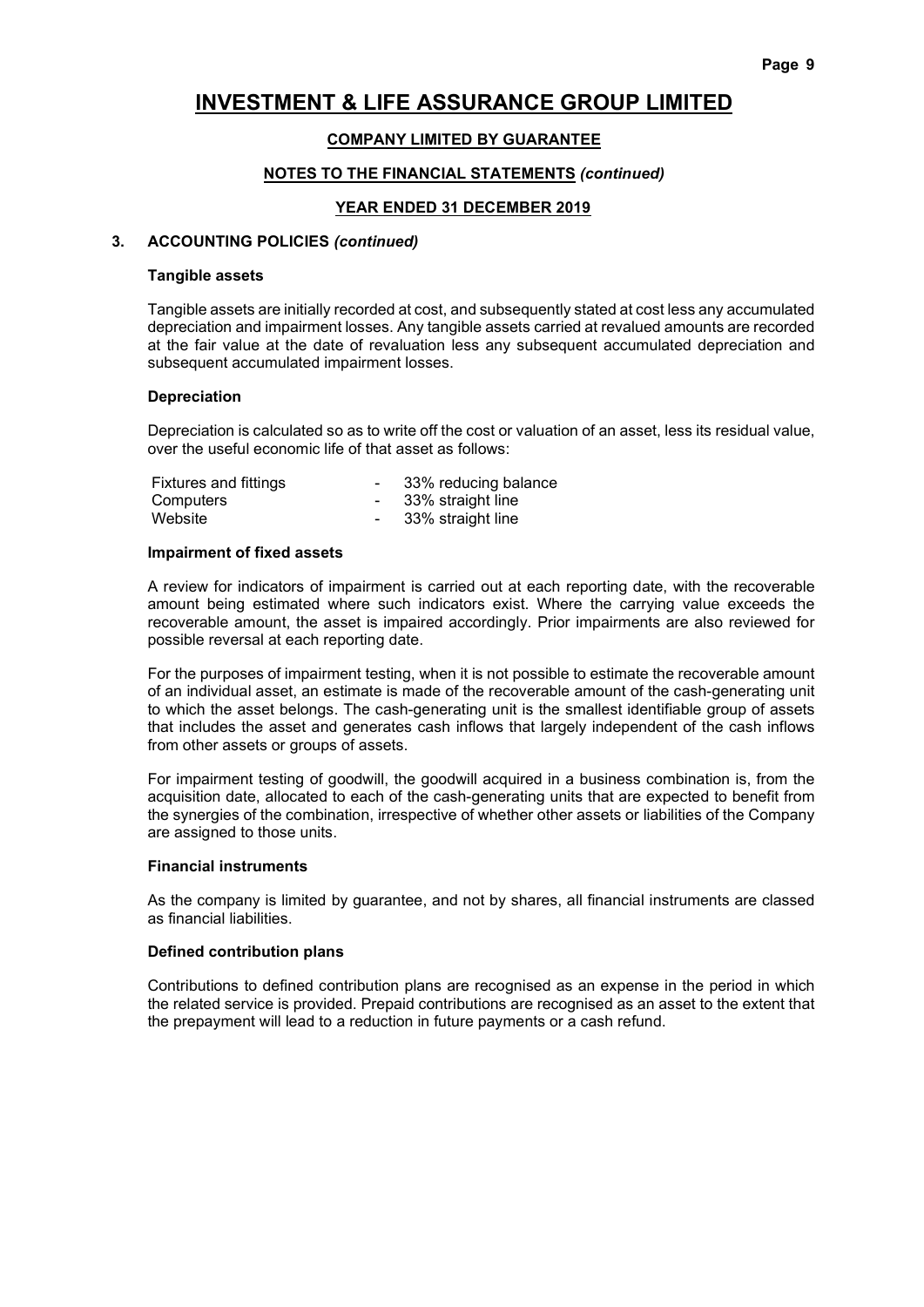#### COMPANY LIMITED BY GUARANTEE

### NOTES TO THE FINANCIAL STATEMENTS (continued)

#### YEAR ENDED 31 DECEMBER 2019

#### 4. COMPANY LIMITED BY GUARANTEE

 The company is limited by guarantee. The members have each agreed to contribute to the assets in the event of winding up to an amount not exceeding £1.

#### 5. EMPLOYEE NUMBERS

 The average number of persons employed by the Company during the year amounted to 9 (2018: 7).

#### 6. PROFIT BEFORE TAXATION

Profit before taxation is stated after charging:

| - -                             | 2019 | 2018                     |
|---------------------------------|------|--------------------------|
|                                 |      |                          |
| Depreciation of tangible assets | 501  | $\overline{\phantom{m}}$ |
|                                 | ____ | ______                   |

### 7. TANGIBLE ASSETS

|                                          | Computer<br>equipment<br>£ |
|------------------------------------------|----------------------------|
| Cost                                     |                            |
| At 1 January 2019                        |                            |
| Additions                                | 1,504                      |
| At 31 December 2019                      | 1,504                      |
| <b>Depreciation</b><br>At 1 January 2019 |                            |
| Charge for the year                      | 501                        |
| At 31 December 2019                      | 501                        |
| <b>Carrying amount</b>                   |                            |
| At 31 December 2019                      | 1,003                      |
| At 31 December 2018                      |                            |
|                                          |                            |

### 8. DEBTORS

|               | 2019    | 2018    |
|---------------|---------|---------|
|               | c       | ₽       |
| Trade debtors | 179,605 | 250,557 |
| Other debtors | 3.711   | 2,019   |
|               | 183,316 | 252,576 |
|               |         |         |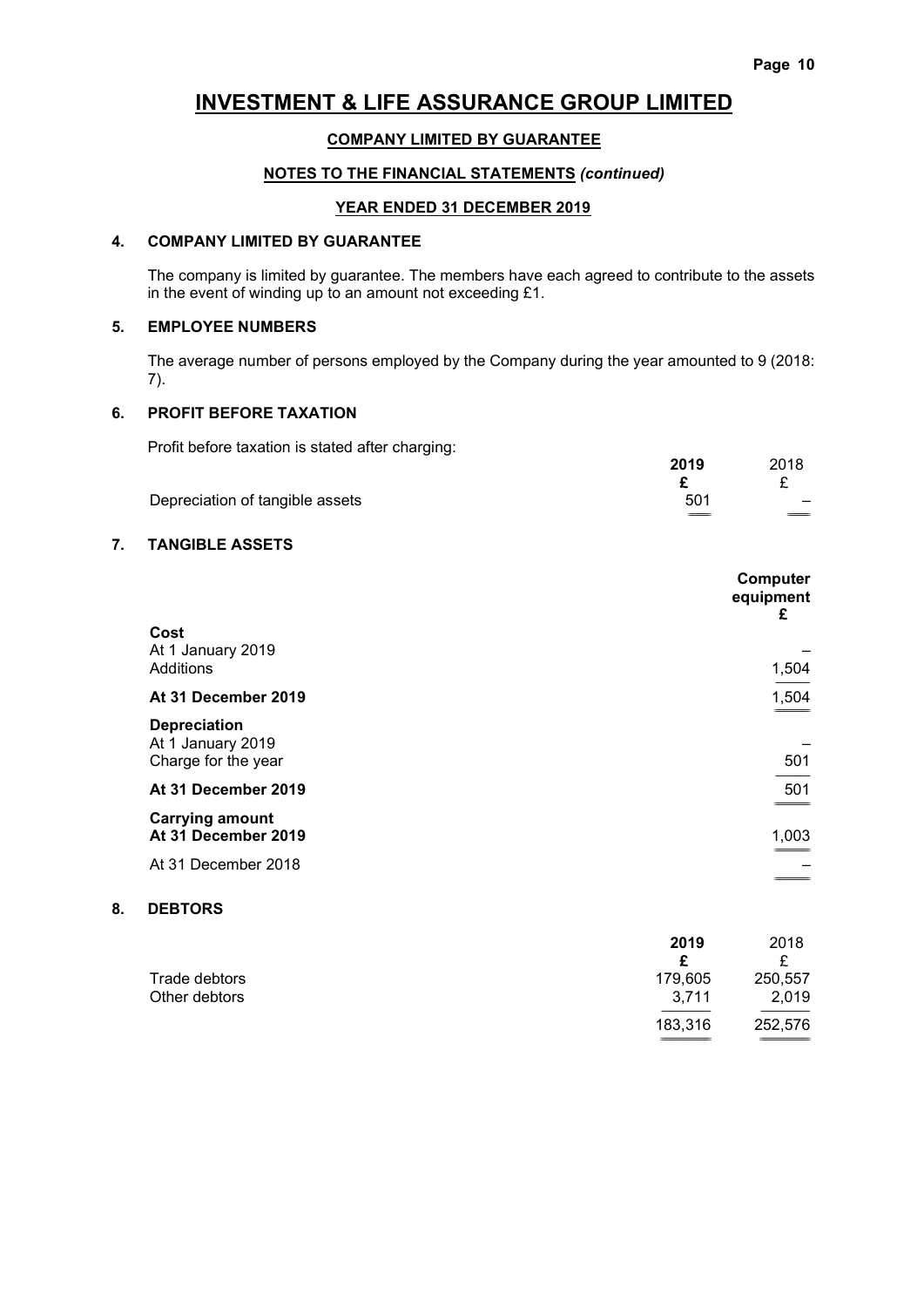### COMPANY LIMITED BY GUARANTEE

### NOTES TO THE FINANCIAL STATEMENTS (continued)

### YEAR ENDED 31 DECEMBER 2019

### 9. CREDITORS: amounts falling due within one year

|                                 | 2019    | 2018    |
|---------------------------------|---------|---------|
|                                 |         |         |
| Corporation tax                 | 874     | 668     |
| Social security and other taxes | 10.022  | 8.107   |
| Other creditors                 | 475.899 | 507,594 |
|                                 | 486.795 | 516,369 |

================================= =================================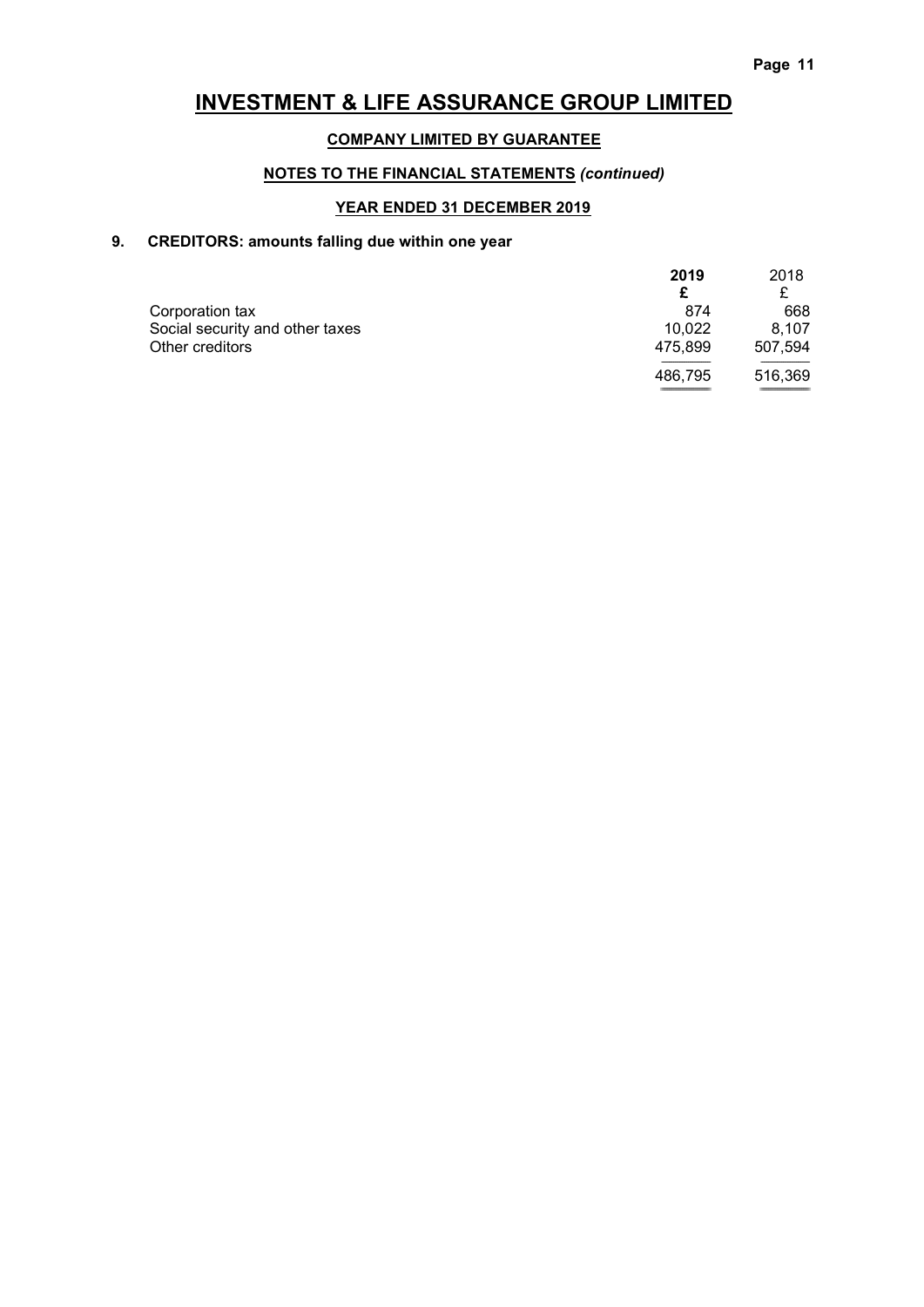COMPANY LIMITED BY GUARANTEE

MANAGEMENT INFORMATION

YEAR ENDED 31 DECEMBER 2019

The following pages do not form part of the financial statements.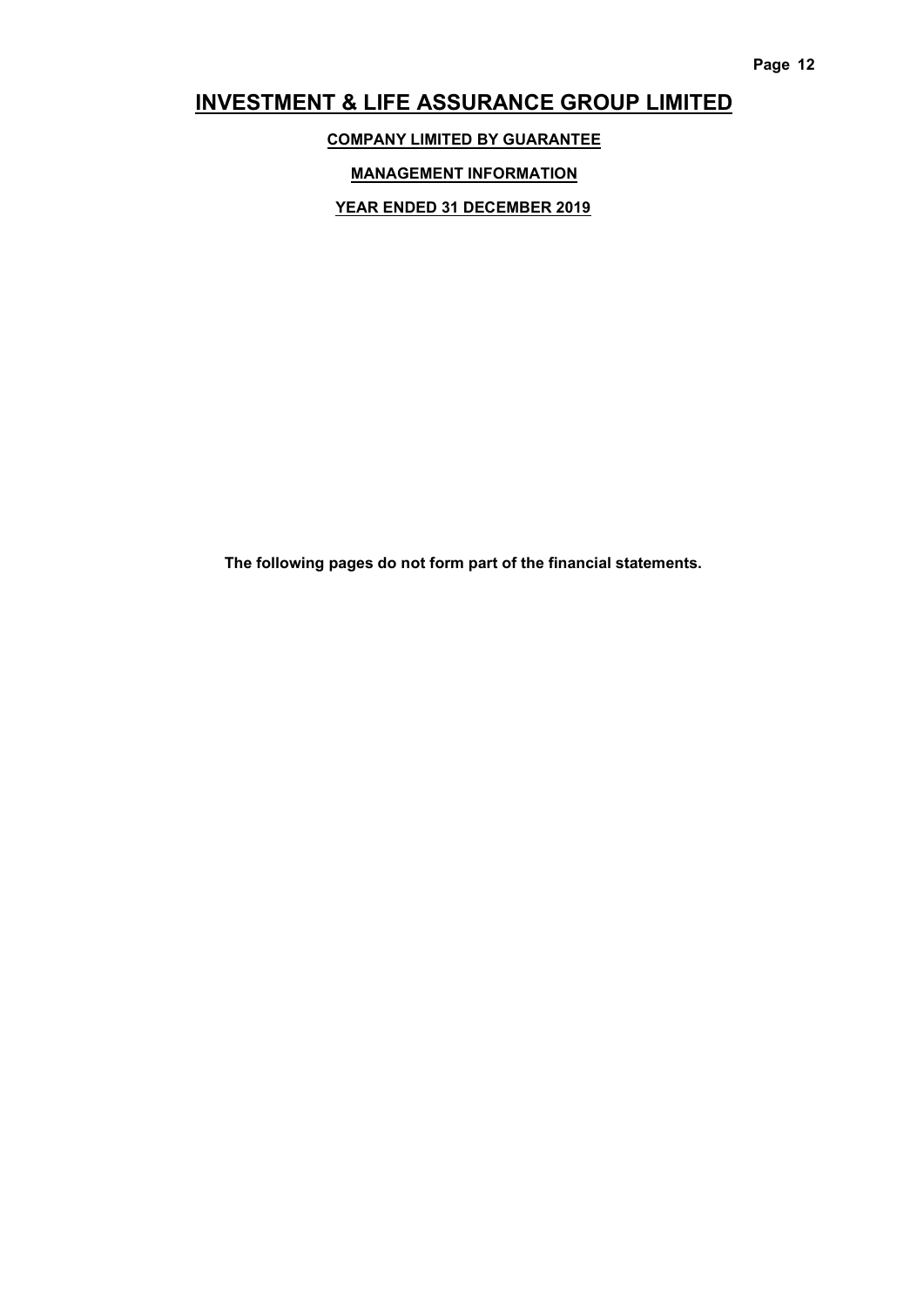#### COMPANY LIMITED BY GUARANTEE

#### CHARTERED ACCOUNTANT'S REPORT TO THE BOARD OF DIRECTORS ON THE PREPARATION OF THE UNAUDITED STATUTORY FINANCIAL STATEMENTS OF INVESTMENT & LIFE ASSURANCE GROUP LIMITED

#### YEAR ENDED 31 DECEMBER 2019

In order to assist you to fulfil your duties under the Companies Act 2006, we have prepared for your approval the financial statements of Investment & Life Assurance Group Limited for the year ended 31 December 2019, which comprise the statement of income and retained earnings, statement of financial position and the related notes from the Company's accounting records and from information and explanations you have given us.

As a practising member firm of the Institute of Chartered Accountants in England and Wales (ICAEW), we are subject to its ethical and other professional requirements which are detailed at www.icaew.com/en/membership/regulations-standards-and-guidance.

This report is made solely to the Board of Directors of Investment & Life Assurance Group Limited, as a body, in accordance with the terms of our engagement letter dated 31 October 2016. Our work has been undertaken solely to prepare for your approval the financial statements of Investment & Life Assurance Group Limited and state those matters that we have agreed to state to you, as a body, in this report in accordance with ICAEW Technical Release 07/16 AAF as detailed at www.icaew.com/compilation. To the fullest extent permitted by law, we do not accept or assume responsibility to anyone other than Investment & Life Assurance Group Limited and its Board of Directors, as a body, for our work or for this report.

It is your duty to ensure that Investment & Life Assurance Group Limited has kept adequate accounting records and to prepare statutory financial statements that give a true and fair view of the assets, liabilities, financial position and loss of Investment & Life Assurance Group Limited. You consider that Investment & Life Assurance Group Limited is exempt from the statutory audit requirement for the year.

We have not been instructed to carry out an audit or a review of the financial statements of Investment & Life Assurance Group Limited. For this reason, we have not verified the accuracy or completeness of the accounting records or information and explanations you have given to us and we do not, therefore, express any opinion on the statutory financial statements.

MEADOWS & CO LIMITED Chartered Accountants

Headlands House 1 Kings Court Kettering Parkway Kettering NN15 6WJ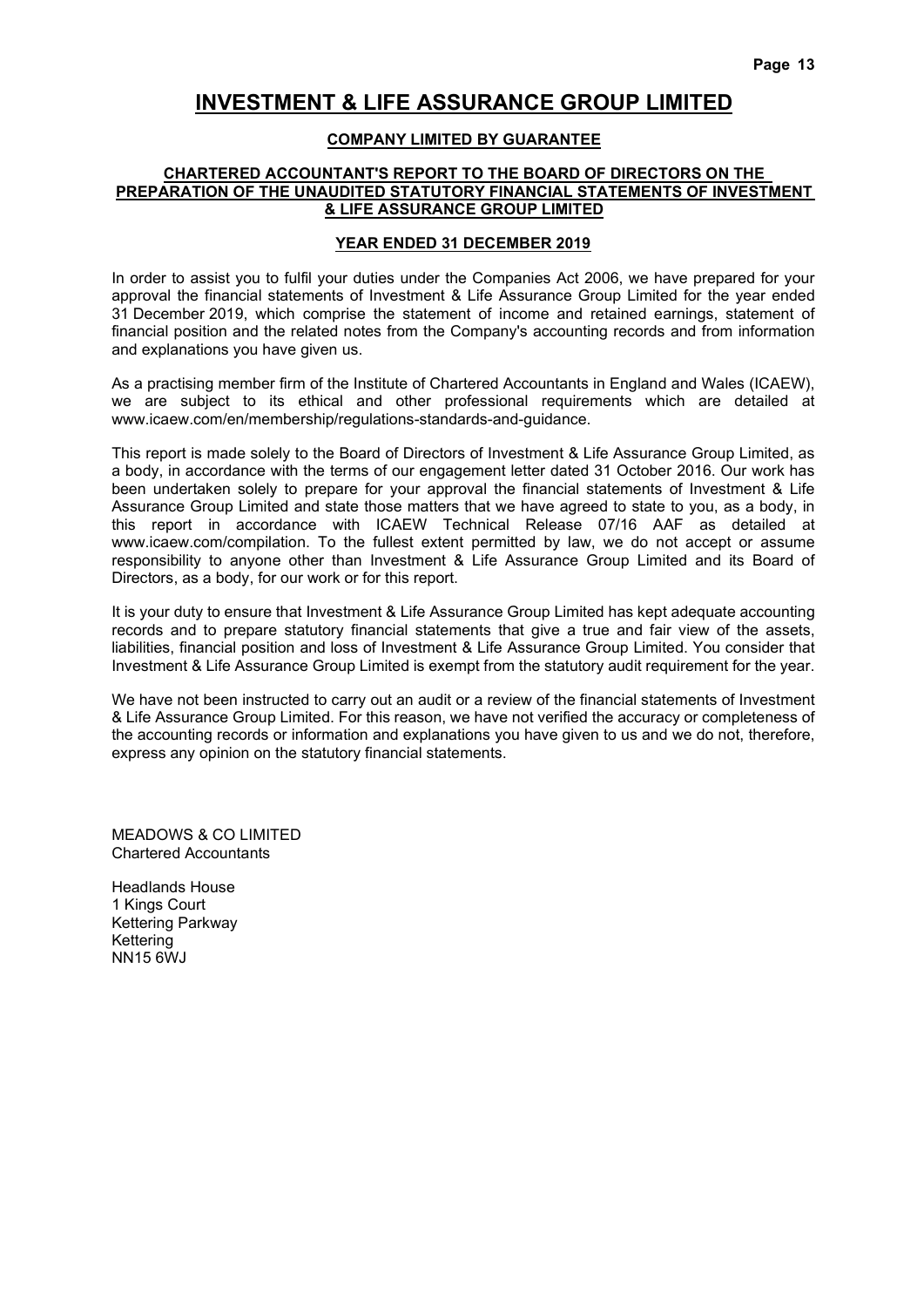======================= ============================

# INVESTMENT & LIFE ASSURANCE GROUP LIMITED

### DETAILED INCOME STATEMENT

## YEAR ENDED 31 DECEMBER 2019

|                                              | 2019<br>£ | 2018<br>£ |
|----------------------------------------------|-----------|-----------|
| <b>TURNOVER</b>                              |           |           |
| Subscriptions                                | 454,269   | 448,587   |
| Annual dinner                                | 49,680    | 51,310    |
|                                              | 503,949   | 499,897   |
| <b>COST OF SALES</b>                         |           |           |
| Annual dinner costs                          | 39,455    | 42,714    |
| <b>GROSS PROFIT</b>                          | 464,494   | 457,183   |
| <b>OVERHEADS</b>                             |           |           |
| Administrative expenses                      | 479,049   | 426,238   |
| <b>OPERATING (LOSS)/PROFIT</b>               | (14, 555) | 30,945    |
| Other interest receivable and similar income | 4,707     | 3,520     |
| (LOSS)/PROFIT BEFORE TAXATION                | (9,848)   | 34,465    |